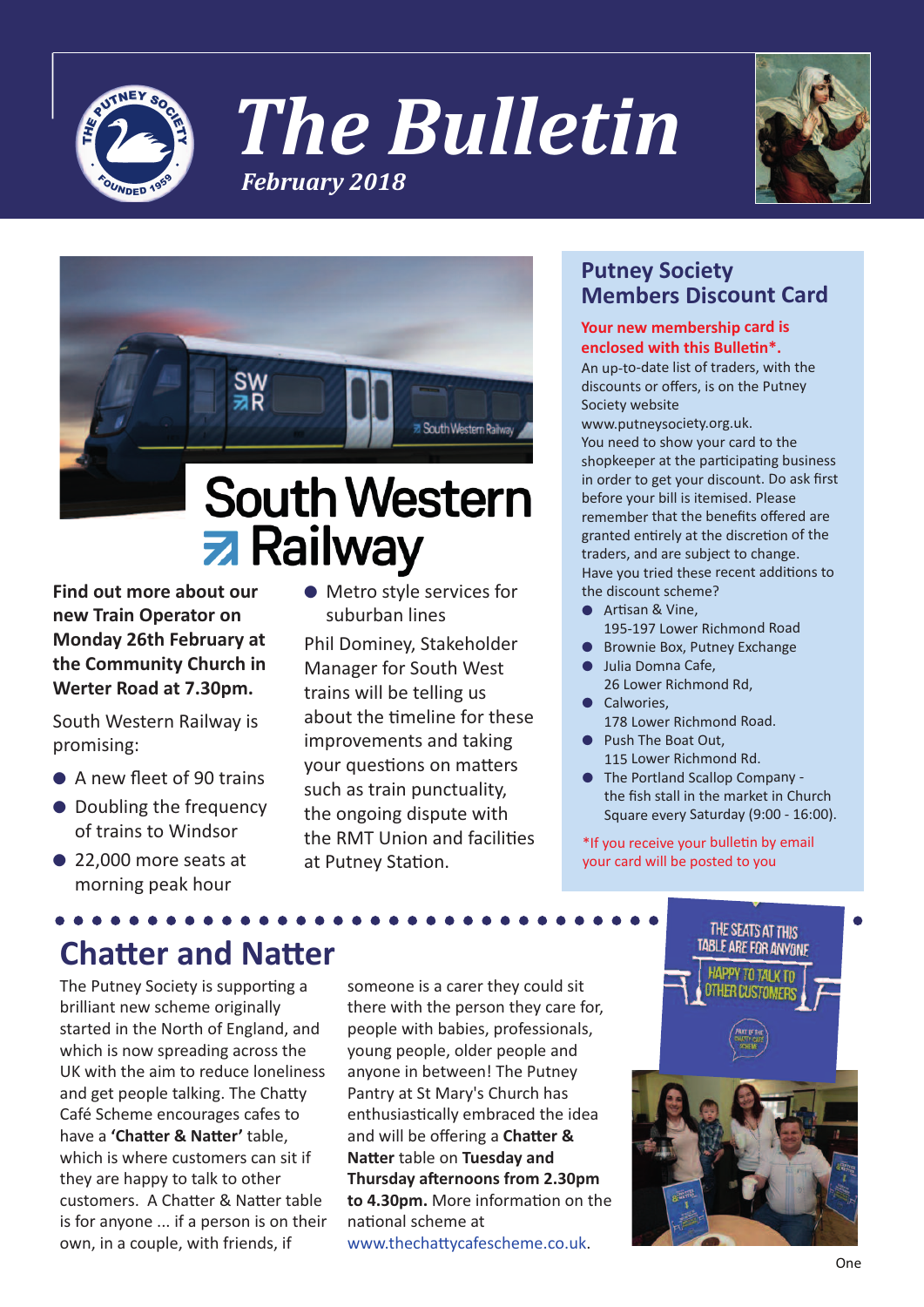**January saw what appears to be a significant improvement in the air quality in our High Street.**

Whereas in recent years the High Street has notoriously broken annual EU NO<sub>2</sub> limits within a matter of days, this year there has only been a handful of exceedances so far. Research will be needed to see how much is due to weather conditions but on first glance a key factor is likely to be the new, *'greener'* buses introduced by the Mayor early last year. The Society will be undertaking another exercise to measure air pollution in and around the High Street towards the end of February. This project will enable us to provide a check on the hybrid buses in the High Street and compare with previous exercises we have conducted.

After some years of campaigning to have a defibrillator installed in the Station we have finally received agreement from Network Rail to host one, however, they will not fund it or pay for its maintenance costs. The Society is now exploring how we go about this.

Heathrow airport is hosting a consultation on their airport expansion plans which will be held in Putney on Friday 16 February at the Community Church in Werter Road between 12

## **Transport** Panel

Convenor: Stephen Luxford stephen.luxford@ nao.gsi.gov.uk

and 8pm. It has recently emerged that, while the Airports Commission recommended that there should be ban on night flights as a condition for a third runway, the parent group of BA has argued for a relaxation of night flights. The Society has long opposed expansion of Heathrow.

Finally, we will have a representative from South Western, our rail provider, at a Members Meeting on Monday 26 February at 7.30pm in the Community Church in Werter Road. It will be a chance to ask about the reliability and punctuality of trains and South Western's plans for the future.

#### **Concerns about open-air nursery**

The Panel has discussed the concerns being expressed, mainly by some dog-walkers who are regular users of Putney Lower Common, about the impact of the Little Forest Folk nurseryschool encampment in the woodland area of the Common. The intensity of the use, always on the same patch of ground, is having a serious impact on the natural vegetation and the nature of the use makes some other Commons users feel like intruders. It is a complex issue which we are working hard to help to resolve satisfactorily.

Our **litter-picking exercises** are always well supported and worthwhile. This is why we are looking forward to our next effort - on Putney Heath later in February. See the notice with the details in Dates for your Diary section. Do come and join us - you will be most welcome!

The new specially designed and landscaped play area for toddlers in the northwest corner of Leaders Gardens was a good idea - but has raised practical problems. In the winter it is covered with fallen rotting



Convenor: John Horrocks 020 8789 2956

john.horrocks10@ btinternet.com

leaves which makes it less attractive; and in the summer the surrounding trees cast a deep shadow over the area making it rather gloomy. We have taken these concerns up with the council's parks advisers to see if something can be done.

## **FUTURE PANEL MEETINGS**

All members welcome www.putneysociety.org.uk

#### **COMMUNITY: 8 February, 8 March** at 41 Norroy Road, SW15 1PF (18.30) **Convenor:**

Vicky Diamond vickysw15@aol.com T:07746 022654

**TRANSPORT: 13 February,** venue tbc – see website, **13 March** at 46 Disraeli Road, SW15 2DS (19.30) **Convenor:** Stephen Luxford stephen.luxford@ nao.gsi.gov.uk

#### **BUILDINGS: 7 February, 7 March** at 154 Putney High Street, SW15 1RS (19.00) **Convenor:** Andrew Catto

ac@andrewcatto.co.uk

**OPEN SPACES: 1 February, 1 March** at 71 Norroy Road, SW15 1PH (19.00) **Convenor:** John Horrocks John.horrocks10@ btinternet.com T: 020 8789 2956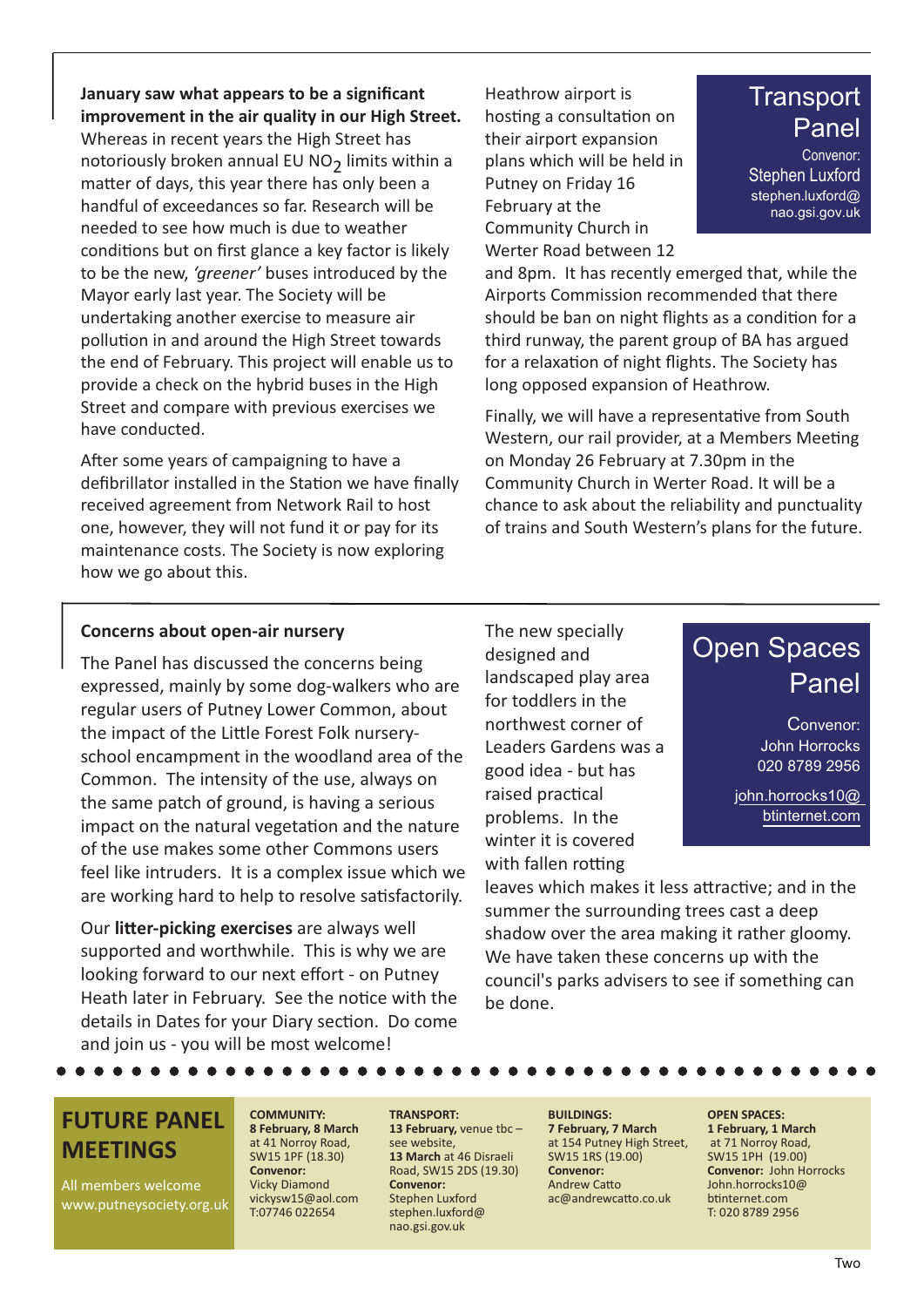**After much to-ing and fro-ing to get the proposals altered (but not reduced), the application for the "Levellers Court" scheme at the bottom of Putney High Street will go before the Council's Planning Applications Committee at the end of January, before you read this.** We'll update you on the Putney Society website as soon as we know the decision. It's still ten storeys on Putney Bridge Road, but the courtyard will now be open to the public (although at first floor level) amongst other small changes.

Despite considerable local efforts over the last year we are expecting this to be approved. Not because the end of the officer's report says 'On balance, the proposed development would bring with it some benefits (and) is broadly in an acceptable degree of compliance with relevant planning policies', but because of the fear that Sadiq Khan will approve it if Wandsworth does not. Late last year he 'called in' and approved the redevelopment of the Homebase site next to Wandsworth Town station which Wandsworth Council had rejected, adding

two storeys (and more affordable homes) in the process. The equally tall scheme for the site of B&Q opposite is also on the list for January. Get your DIY supplies in soon.

The separate application for a ten storey hotel on the actual Putney Bridge

Road / High Street corner is still *'in the queue',* but sadly approval for one 10 storey block here makes a follow-on approval for the other harder to refuse.

On a happier note we have recently seen revised applications submitted for two schemes where we had objected first time round, in each case without the extra storey that the Society disliked. Someone is listening. And conversely we even asked in one recent case that the new *'mansard'* floor on one part of the High Street should be bigger.

Do keep checking our website for any updates on **Recycling.** Some people didn't know that used batteries, such as AAA, AA etc can be taken to most supermarkets and libraries where there are special containers to put your used batteries in. Likewise Robert Dyas take the used water filters from water jugs. Standard and halogen lightbulbs should go in normal household waste as they cannot be recycled with regular glass. Compact Fluorescent Bulbs and Tubes must be recycled. LED lights can also be recycled. You can take these to Ryness, but not in bulk!

**Discount Scheme:** A few members have told us that they consult the list of retailers in the scheme and shop at as many independent's as they can, but that they don't mention or use their discount card. It's absolutely fine if you don't want to take advantage of the discount, but do at least mention the card or the Putney Society. It's helpful to the shopkeeper, and to us, to know that the Scheme is working and

that members are visiting the shops. There's no obligation to use the discount, but please do let the shopkeeper know you're a member. If you happen to come across an independent business that isn't part of the scheme, particularly a new one, do

## **Community** Panel

Convenor: Victoria Diamond 07746 022654 vickysw15@aol.com

let me know. It's not always easy to keep track of the new businesses!

Welcome to the Discount Scheme: **Brownie Box,** purveyor of delicious Brownies. In the Exchange, Waitrose entrance, where the juice bar used to be. **10% off purchases.**

**PUTNEY SOCIETY CONTACTS**

See website for full details: www.putneysociety.org.uk

#### **Chair:** Judith Chegwidden, 020 8788 4489 judith.chegwidden@gmail.com **Secretary:** Carolyn McMillan 38 Disraeli Road, SW15 2DS 020 8789 6692 secretary@putneysociety.org.uk **Website Editor:** Robert Arguile webeditor@putneysociety.org.uk

#### **Bulletin Editor:** Post Vacant **Membership:** Chris Orriss, 020 8785 7115 22 Pentlow Street, London SW15 1LX membership@putneysociety.org.uk **Treasurer:** Gosia Jakubik, 07746409703 gosia.jakubik@hotmail.com

#### Three

## **Buildings** Panel

020 8785 0077

Convenor: Andrew Catto ac@andrewcatto.co.uk